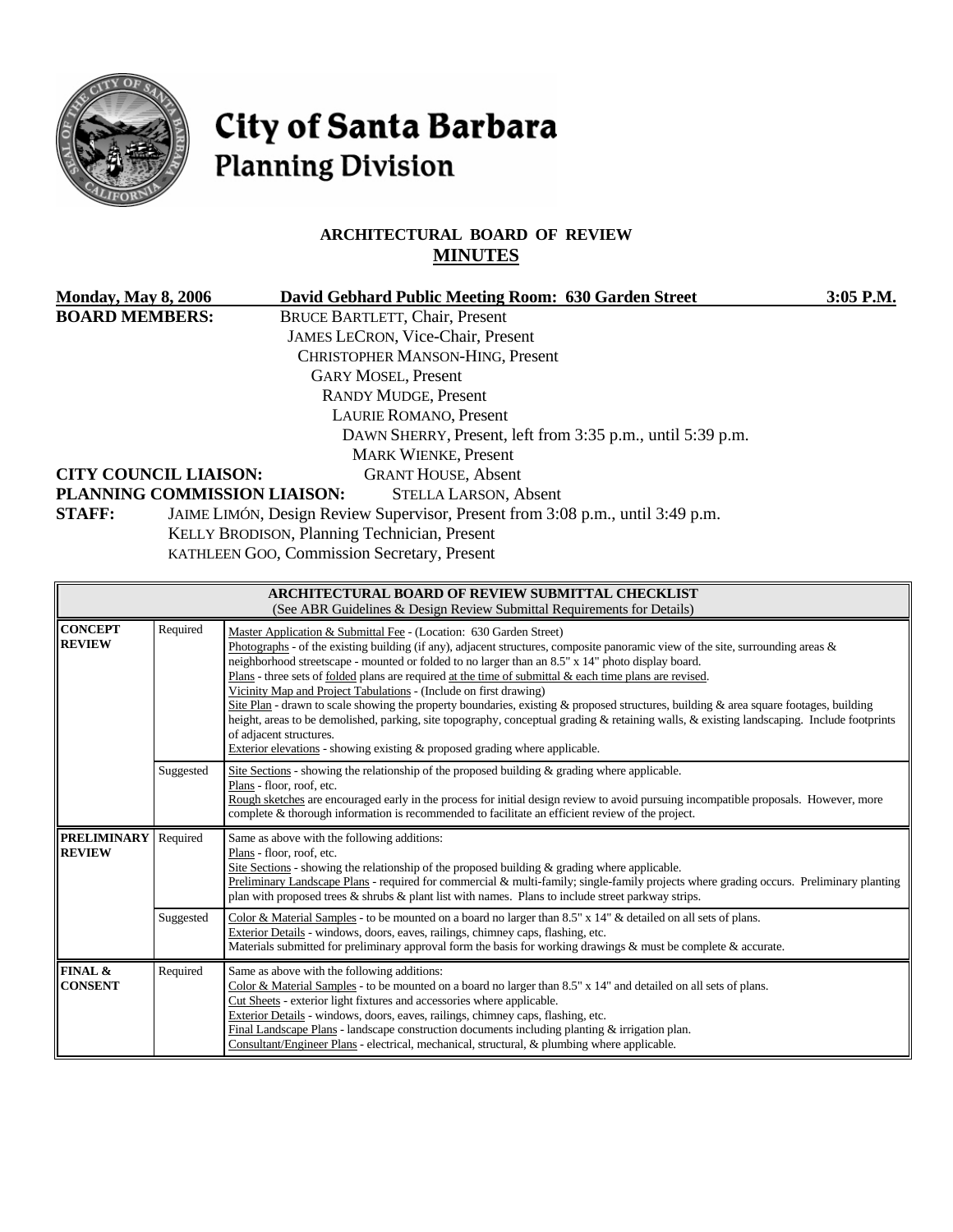- The approximate time the project will be reviewed is listed to the left of each item. It is suggested that applicants arrive 15 minutes early. The agenda schedule is subject to change as cancellations occur. Staff will notify applicants of time changes.
- The applicant's presence is required. If an applicant is not present, the item will be postponed indefinitely. If an applicant cancels or postpones an item without providing advance notice, the item will be postponed indefinitely and will not be placed on the following Architectural Board of Review (ABR) agenda. In order to reschedule the item for review, a rescheduling fee will be paid and the applicant must fill out and file a Supplemental Application Form at 630 Garden Street (Community Development Department) in addition to submitting appropriate plans.
- All approvals made by the ABR are based on compliance with Municipal Code Chapter 22.68 and with adopted ABR guidelines. Some agenda items have received a mailed notice and are subject to a public hearing.
- The ABR may grant an approval for any project scheduled on the agenda if sufficient information has been provided and no other discretionary review is required. Substitution of plans is not allowed, if revised plans differing from the submittal sets are brought to the meeting, motions for preliminary or final approval will be contingent upon staff review for code compliance.
- The Board may refer items to the Consent Calendar for Preliminary and Final Architectural Board of Review approval.
- Preliminary and Final Architectural Board of Review approval is valid for one year from the date of the approval unless a time extension or Building Permit has been granted.
- **Items before the Board may be appealed to the City Council. For further information on appeals, contact the Planning Division Staff or the City Clerk's office. Said appeal must be in writing and must be filed with the City Clerk at City Hall within ten (10) calendar days of the meeting at which the Board took action or rendered its decision. The scope of this project may be modified under further review.**
- **AMERICANS WITH DISABILITIES ACT:** In compliance with the Americans with Disabilities Act, if you need special assistance to participate in this meeting, please contact the Planning Division at (805) 564-5470. Notification at least 48 hours prior to the meeting will enable the City to make reasonable arrangements.
- **AGENDAS, MINUTES and REPORTS**: Copies of all documents relating to agenda items are available for review at 630 Garden St. and agendas and minutes are posted online at [www.SantaBarbaraCa.gov](http://www.santabarbaraca.gov/) If you have any questions or wish to review the plans, please contact Kelly Brodison, at (805) 564-5470 between the hours of 8:30 a.m. to noon and 1:00 p.m. to 4:00 p.m., Monday through Friday.

#### **LICENSING ADVISORY:**

The Business and Professions Code of the State of California and the Municipal Code of the City of Santa Barbara restrict preparation of plans for certain project types to licensed professionals. Applicants are encouraged to consult with Building and Safety Staff or Planning Staff to verify requirements for their specific projects.

Unlicensed persons are limited to the preparation of plans for:

- $\triangleright$  Single or multiple family dwellings not to exceed four (4) units per lot, of wood frame construction, and not more than two stories and basement in height;
- ¾ Non-structural changes to storefronts; and,
- $\blacktriangleright$  Landscaping for single-family dwellings, or projects consisting solely of landscaping of not more than 5,000 square feet.

#### **NOTICE:**

- 1. That on May 4, 2006 at 4:00 p.m., this Agenda was duly posted on the indoor and outdoor bulletin boards at the Community Development Department, 630 Garden Street, and online at www.SantaBarbaraCa.gov.
- 2. This regular meeting of the Architectural Board of Review will be broadcast live and rebroadcast in its entirety on Wednesday at 9:00 a.m. on Channel 18.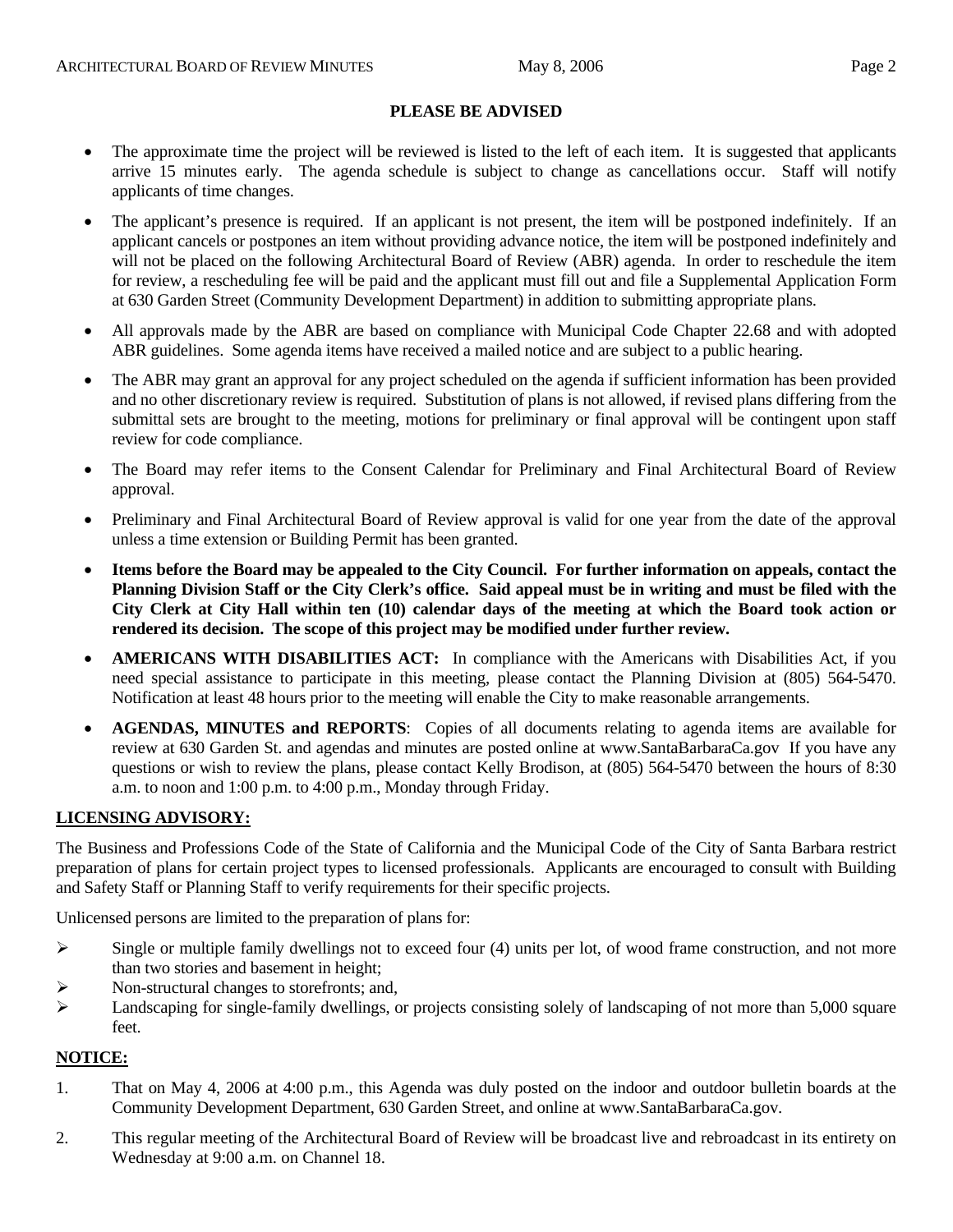### **GENERAL BUSINESS:**

A. Public Comment:

Any member of the public may address the Architectural Board of Review for up to two minutes on any subject within their jurisdiction that is not scheduled for a public discussion before the Board on that day. The total time for this item is ten minutes. (Public comment for items scheduled on today's agenda will be taken at the time the item is heard.)

No public comment.

B. Approval of the minutes of the Architectural Board of Review meeting of May 1, 2006.

Motion: Approval of the minutes of the Architectural Board of Review meeting of May 1, 2006, with corrections.

Action: Wienke/Romano, 8/0/0.

C. Consent Calendar.

Motion: Ratify the Consent Calendar. The Consent Calendar was reviewed by Board member LeCron.

Action: Manson-Hing/Sherry, 8/0/0.

- D. Announcements, requests by applicants for continuances and withdrawals, future agenda items, and appeals.
	- 1. Ms. Brodison announced the following change to the agenda:
		- a) Item #9, 1916 Chino Street**,** has been continued indefinitely at applicant's request.
		- b) The ABR agenda for May 22, 2006, will have only 3-4 items with the rest of the meeting dedicated to the NPO Update presentation to the Board. NPO Information Packets have already been mailed out to the Board for their review.
	- 2. The Board made the following announcements:
		- a) Board member Sherry will be leaving the meeting and returning after 5:15 p.m.
		- b) Board members Manson-Hing and LeCron will be stepping down from Item #4, 157 La Jolla Drive, and afterward Board member Manson-Hing may be leaving the meeting to return after 6:00 p.m.
	- 3. Jaime Limon, Senior Planner, made the following announcements:
		- a) Reminded the Board of the televised unveiling for Neighborhood Preservation Ordinance (NPO) presentation, workshop and open house scheduled for 12:30 p.m., this Saturday, May 13, 2006, at the Main Library's Faulkner Gallery. The reason behind the NPO Update Presentation on May 22, 2006, is to gather feedback from the Board and public since the Board will be faced with the task of primarily enforcing the NPO, and will therefore be key in giving recommendations to City Council. A special request is directed toward those on the Board who have not yet participated on these NPO discussions, regarding topics such as the FAR limits, ABR guidelines, etc.
		- b) Suggested the Board hold a special Brown Act discussion item of approximately 15 minutes in length at the beginning of an unspecified future meeting for Board questions and input.
		- c) Requested the Board provide staff with some feedback on the meeting length and the length of time allotted to each item on the agendas, keeping in mind that the purpose of agenda scheduling is to have the applicant wait for the Board and not the Board wait for the applicant, and to be aware of the unpredictability of scheduling applicants since items can conclude either earlier or later depending upon the applicant's preparation and the Boards commentary on the proposed project.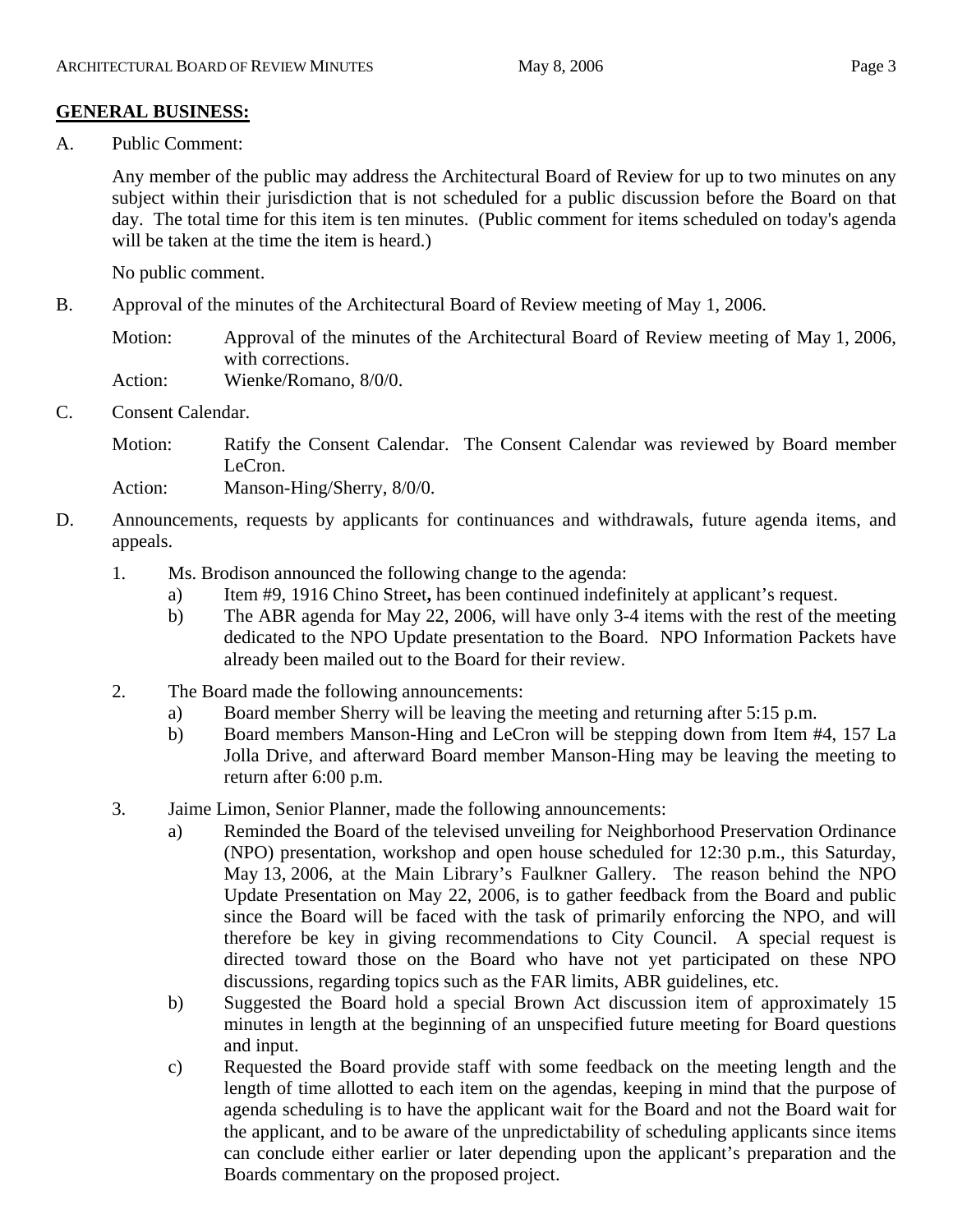No subcommittee reports.

F. Possible Ordinance Violations.

No reported violations.

### **MISCELLANEOUS ACTION ITEM: DISCUSSION**

### **1. REQUEST TO FORWARD THE LOWER RIVIERA SPECIAL DESIGN DISTRICT GUIDELINES TO CITY COUNCIL FOR ADOPTION**

Staff:Jake Jacobus, Associate Planner/Urban Historian.

(The Lower Riviera Special Design District was created as part of the Demolition Review Ordinance Amendments in October 2004. Over the past few months, City Staff and volunteers from the Bungalow Haven Neighborhood Association have worked on creating draft guidelines which are intended to guide development within the Lower Riviera Special Design District in order to ensure its continuing compatibility to the proposed Bungalow Haven Historic District, which lies within its core. The guidelines, once adopted, will serve to assist property owners, architects, contractors, and commissions and design review boards to design projects that will be appropriate, compatible, and beneficial to the Special Design District, and to assist the City in reviewing applications for new projects and alterations to structures within, and in close proximity to, the proposed Historic District.)

(3:39)

Jaime Limón, Senior Planner; and Jake Jacobus, Associate Planner/Urban Historian, present.

Mr. Limón made an introduction to the Lower Riviera Special Design District Design Guidelines (Guidelines) discussion item: The primary focus of tonight's discussion will be an update from Mr. Jacobus on what has been accomplished since the item under discussion was presented to the Board for review on April 17, 2006. At the end of the discussion, a request will be made for the Board to recommend forwarding these draft Guidelines for review before City Council tentatively scheduled on June 13, 2006.

**UPDATE**: Mr. Jacobus announced that, at the Historic Landmarks Commission (HLC) meeting held on May 3, 2006, the HLC recommended that the draft Guidelines be forwarded to City Council for their consideration. During this time, three comment letters were also receive by staff from the public:

- $\triangleright$  One of these letters was opposed to the idea of additional stringent controls of an historic district and anonymously signed "out of concern for neighborhood retribution," which Mr. Jacobus felt was unfortunate since the public should feel part of the process, that their opinions count, and be able to freely to offer any and all comments and suggestions.
- ¾ The second letter was from Mr. Randy Wright, at 610 East Sola Street, who was not necessarily opposed to the idea of a special design district, but felt that the draft Guidelines were a little too strict regarding such topics as stipulations on vinyl versus wood siding. Mr. Jacobus explained that the purpose of a special design district was to provide stringent guidelines in order to preserve, protect, and enhance the architectural style of the district.
- $\triangleright$  The last letter received was from Mr. Joe Ruchon from the Bungalow Haven Association, who had some comments about some changes made to the draft Guidelines regarding how the Board and HLC would handle new unit developments and multi-unit proposals.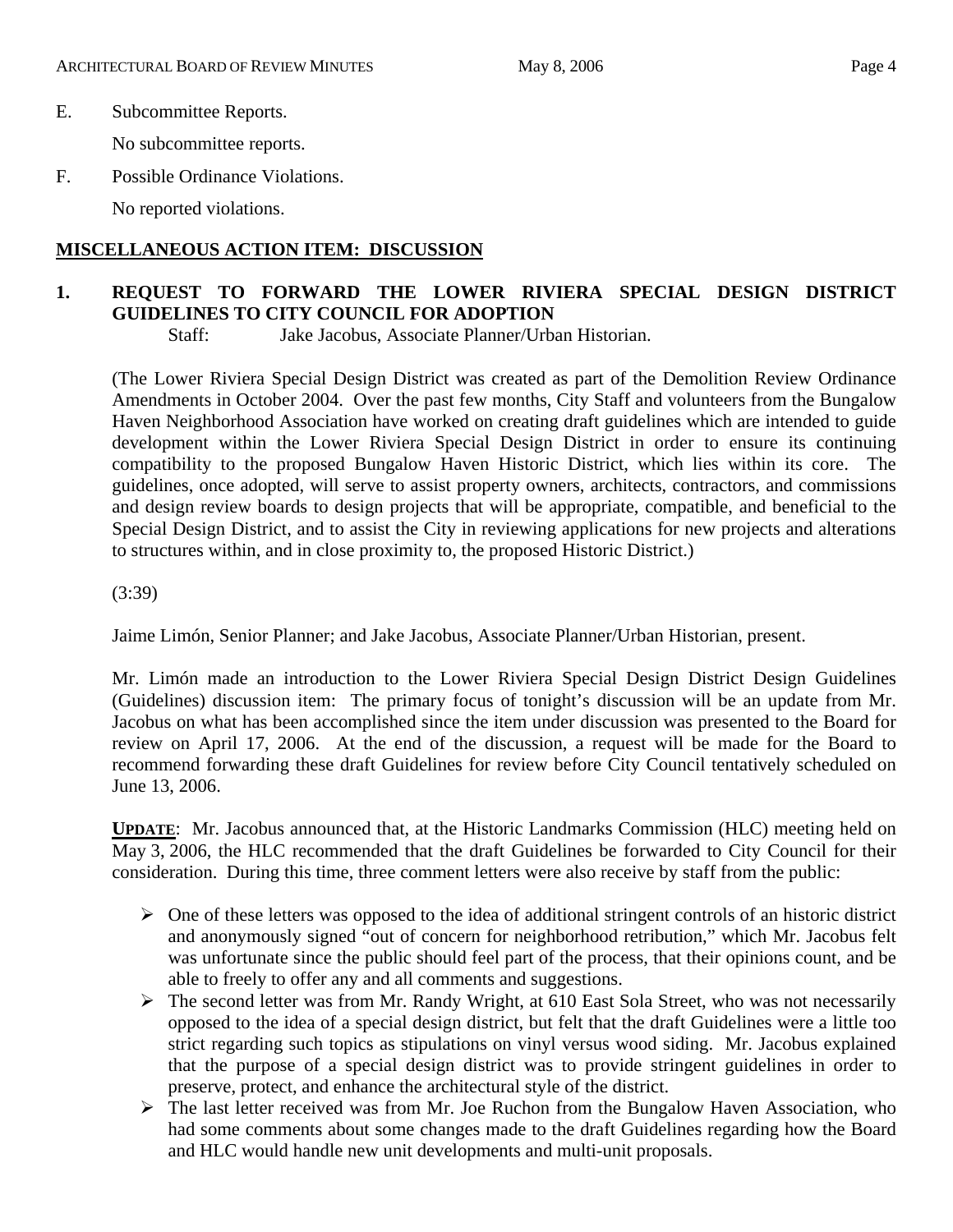Board member Wienke had also previously posed a similar question regarding the zoning in these areas, which Mr. Limón explained the draft Guidelines will recognize primarily as R3 or R2 zoning for multiunit developments intermingled with one-story bungalows and requiring both structures to be compatible; thereby making it clear to the various Boards and Commissions how this neighborhood will be treated and evaluated when new developments and alterations are proposed. The HLC has already reviewed and commented on this subject matter, with only one HLC Commissioner concerned with multi-unit dwellings being regulated in this manner. An updated version will be emailed by staff to the Board as soon as possible.

Mr. Limón further stated that designation of an historic district is not addressed at this time, but will be part of the next phase of evolution of these Guidelines addressing specific control mechanisms such as developmental limits or restrictions.

During the discussion, the following clarifications were made by Mr. Limón and Mr. Jacobus in response to comments, suggestions, and/or questions by the Board:

- 1. (Board member Wienke) When the R2 and R3 zonings are designated for this area, such projects will be reviewed chiefly by the HLC, since it will be, by definition, an historic district.
- 2. New proposed historic district title will be the: "Bungalow Haven Historic District," instead of the "Lower Riviera Special Design District."
- 3. There is interest in maintaining a designated buffer area around the proposed actual historic district; therefore, these guidelines may stay in place if the neighborhood and Council feel they are warranted.
- 4. Separate criteria may evolve for the designated buffer area, as well as the separate guidelines for the actual "Bungalow Haven Historic District" itself.
- 5. (Chair Bartlett) An update of these Guidelines with the HLC and Planning Commission (PC) comments could be distributed to the Board, if the Board feels it needs more time to review before recommending the draft Guidelines be forwarded to City Council for review.
- 6. (Board member Manson-Hing) A review of the HLC and PC comments in the updated Guidelines would be helpful in determining whether there are any areas of concern the Board should be made aware of or needing clarification by the Board.
- **CONCLUSION**: Continued two weeks to the Full Board with an updated computerized Word text-only version of the Guidelines, with highlighted HLC & PC input, emailed to all Board members prior to returning for their comments, suggestions, and consideration for recommendation to Council.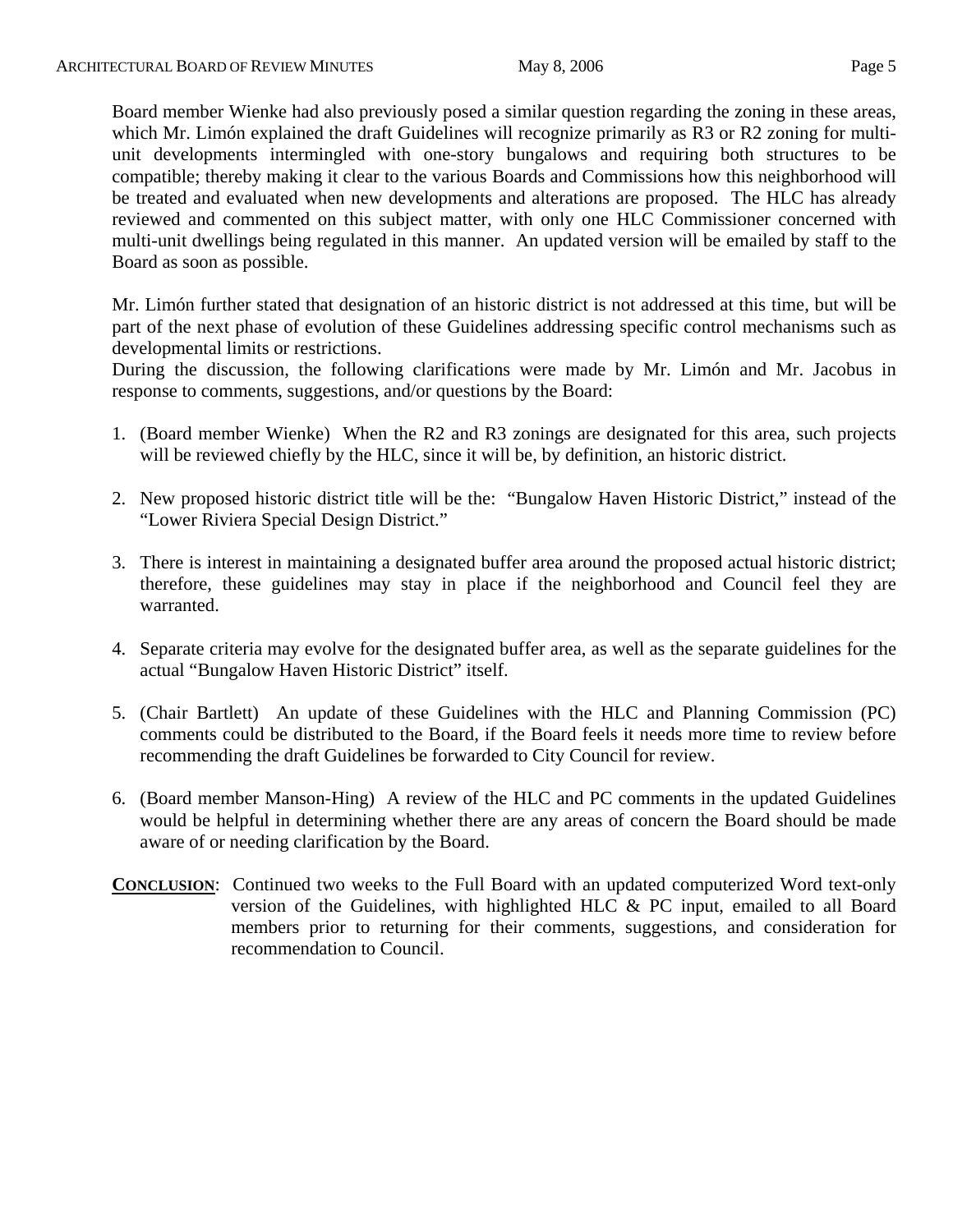### **CONCEPT REVIEW - NEW ITEM: PUBLIC HEARING**

### **2. 1527 LIVE OAK LN** E-1 Zone

 Assessor's Parcel Number: 049-261-028 Application Number: MST2006-00217 Owner: Michael Bishop Architect: Tom Ochsner

(Proposal to enclose 96 square feet of existing front porch to create additional living space. The existing 3,019 square foot one-story residence with an attached two-car garage is on a 12,632 square foot lot located in the Hillside Design District. The project requires a Modification for work in the front yard setback.)

### **(COMMENTS ONLY; PROJECT REQUIRES ENVIRONMENTAL ASSESSMENT, NEIGHBORHOOD PRESERVATION ORDINANCE FINDINGS AND STAFF HEARING OFFICER APPROVAL FOR A MODIFICATION.)**

(3:49)

Tom Ochsner, Project Architect, present.

Public comment opened at 3:54 p.m., and as no one wished to speak, closed at 3:55 p.m.

Motion: Continued indefinitely to Full Board with the following comments: 1) Board cannot make the findings to support the front yard modification (unsubstantiated hardship). 2) The proposed loss of much of the existing front porch would detract aesthetically from the existing architecture. Other opportunities on the site exist to accommodate the expansion. Action: Manson-Hing/LeCron, 7/0/0 (Sherry absent).

## **CONCEPT REVIEW - NEW ITEM: PUBLIC HEARING**

#### **3. 532 ALAMEDA PADRE SERRA** E-1 Zone

 Assessor's Parcel Number: 019-333-015 Application Number: MST2006-00078 Owner: Michael S. Pavioff Applicant: Ben Liu

(Proposal to add a 612 square foot second-story to an existing 1,478 square foot single-story singlefamily residence on a 8,734 square foot lot in the Hillside Design District.)

### **(COMMENTS ONLY; PROJECT REQUIRES ENVIRONMENTAL ASSESSMENT AND NEIGHBORHOOD PRESERVATION ORDINANCE FINDINGS.)**

(4:01)

Ben Liu, Applicant; and Michael & Dorothy Pavioff, Owners, present.

Public comment opened at 4:08 p.m. and, as no one wished to speak, closed at 4:09 p.m.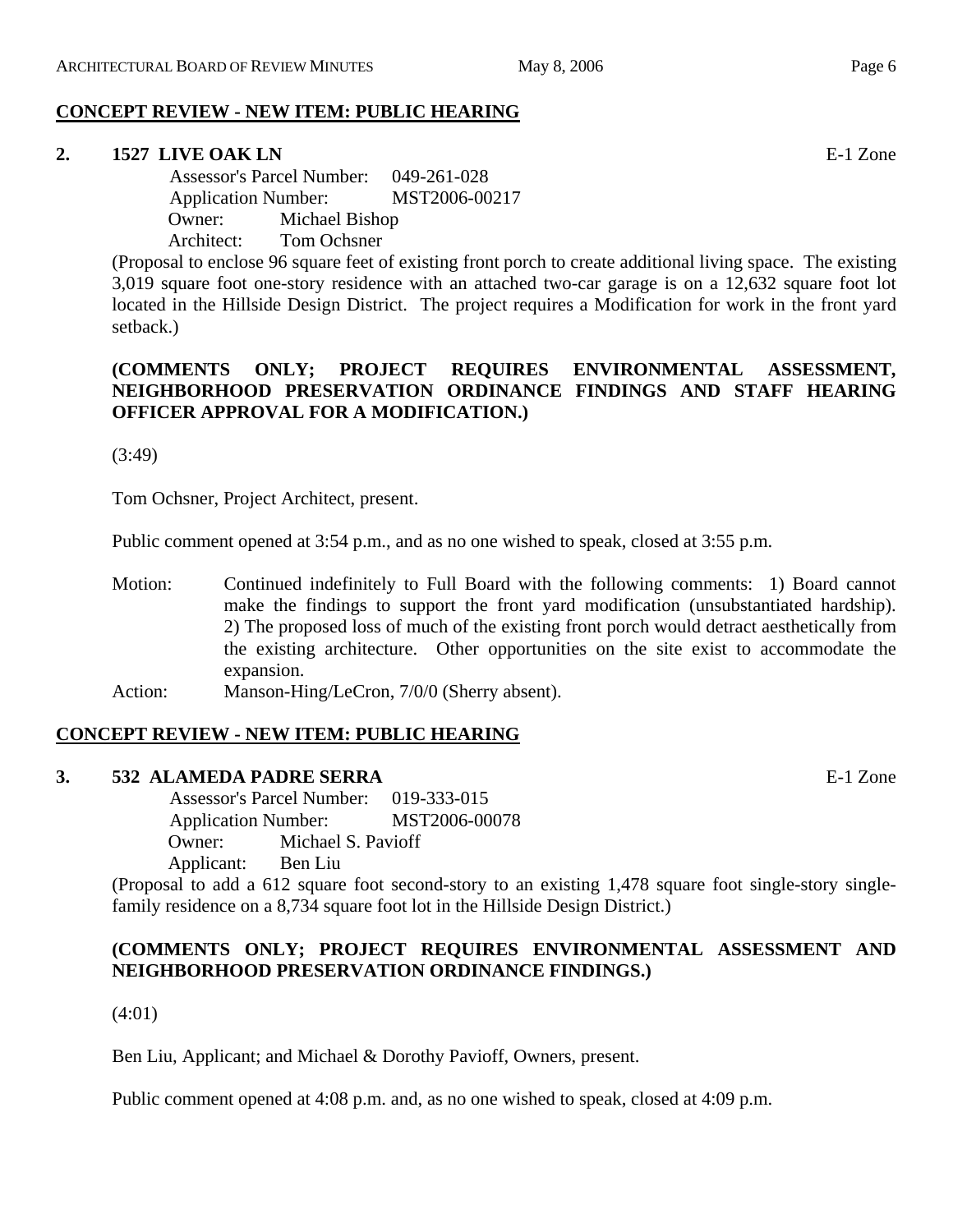Motion: Continued indefinitely to Full Board with the following comments: 1) The Board finds the second-story addition and location set to the rear of the existing residence to be appropriate for this particular site. 2) Study reducing the second-floor plate height to 8 feet to allow the roof form to match in roof pitch at 4.5 feet in 12 feet. 3) Study breaking up the front gable on the southwest elevation, i.e., by possibly pulling the master bedroom forward. 4) Integrate the main roof of the proposed addition and the stair tower roof into one roof plane. 5) As to the northeast rear elevation, restudy the protruding roof form as it faces the rear on the stair tower, i.e. by possibly introducing a gable roof over the stair tower. 6) Add muntins in the windows to replicate double-hung windows on the existing house. 7) Correct drawings to reflect the existing conditions for the portion of the house which is to remain, and matching the photo documentation.

Action: LeCron/Romano, 7/0/0 (Sherry absent).

#### **CONCEPT REVIEW - NEW ITEM: PUBLIC HEARING**

#### **4. 157 LA JOLLA DR** E-3/SD-3 Zone

 Assessor's Parcel Number: 041-362-005 Application Number: MST2006-00208 Architect: Christopher Manson-Hing Owner: Henry D. Wadley Owner: Gary & Michelle Covington

(Proposal for a 3,846 square foot, two-story single-family residence including attached 500 square foot two-car garage and 133 square foot attached accessory space on a 25,391 square foot vacant lot located in the Hillside Design District. Planning Commission approval of a Coastal Development Permit is required for a new residence in the Appealable Jurisdiction of the Coastal Zone.)

#### **(COMMENTS ONLY; PROJECT REQUIRES ENVIRONMENTAL ASSESSMENT AND PLANNING COMMISSION APPROVAL FOR NEIGHBORHOOD PRESERVATION ORDINANCE FINDINGS AND A COASTAL DEVELOPMENT PERMIT.)**

(4:25)

Christopher Manson-Hing, Architect; and Gary Covington and Henry D. Wadley, Owners, present.

Public comment opened at 4:50 p.m.

Mr. Kjonegaard, neighbor, expressed concern regarding the proposed project's negative compatibility with the present neighborhood.

Ms. Jane Griffin, neighbor, expressed concern regarding large size and height of the proposed project.

Mr. Anthony (and Patricia) Craddock, easterly neighbor, read a submitted letter which expressed concern regarding neighborhood compatibility issues of the casual, "beachy," understated and unpretentious, size of the proposed structure, green belt landscaping, and other aesthetic, accessibility, and design style issues of the proposed project.

Ms. Ramin Bral, neighbor, expressed concern regarding the size and compatibility of the proposed project into the surrounding neighborhood.

Public comment closed at 5:02 p.m.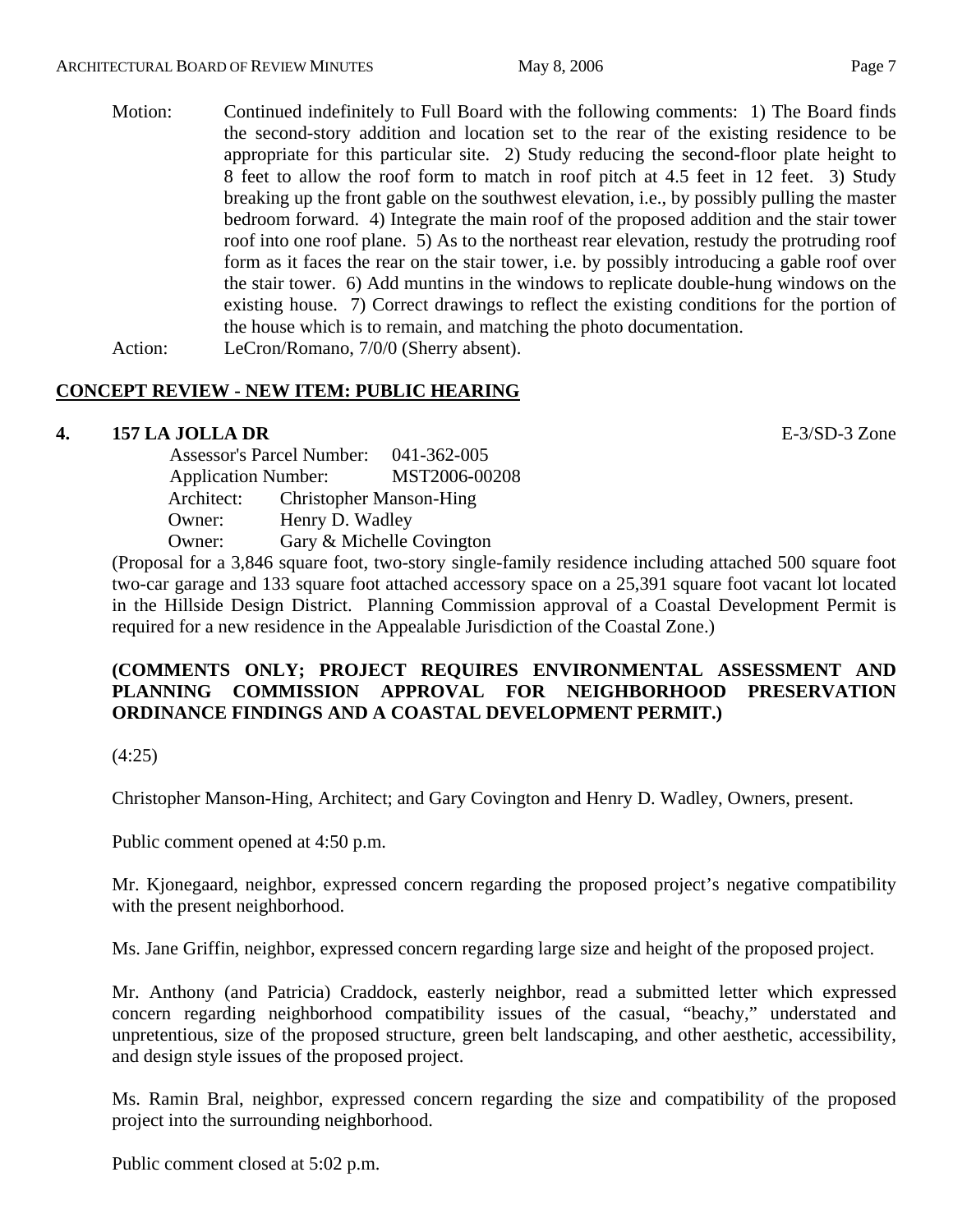#### ARCHITECTURAL BOARD OF REVIEW MINUTES May 8, 2006 May 8, 2006

- Motion: Continued indefinitely to the Planning Commission with the following comments: 1) The proposed two-story residential concept is well designed to the pie-shaped cul-desac lot adjacent to the bluff. 2) As to the façades: The façades that face adjacent neighbors are mostly one-story to the west and partially one-story on the east with some two-story elements that are well articulated with ins and outs on the architectural forms. 3) The street façade is the smallest of the building elevations, and presents one-story elements facing the street with the two-story elements set further back. 4) The bluff façade is set far enough in to the flat portion of the site, so that it will be barely visible even from the ocean. 5) The proposed design style, even though differing from the adjacent neighborhood's design style of more wood, would be compatible if dark earth tone colors are used for the main building, and if the doors, windows, and railing details are enhanced with wood materials to assist in blending with adjacent residences. 6) The Board appreciates the applicant's concern for the privacy of adjacent neighbors, and that the proposal presents no second-story balconies which abut adjacent properties. 7) The Board appreciates that the applicant is proposing to maintain the landscape vegetation between the proposed project and the residence to the east. 8) The Board expects the proposed project to return with quality detailing and a full landscape plan.
- Action: Wienke/Bartlett, 2/3/0 (Manson-Hing and LeCron stepped down; Sherry absent; Romano, Mudge, and Mosel opposed.).

#### Motion failed.

#### Amended

Motion: Continued indefinitely to the Planning Commission with the following comments: 1) The proposed two-story residential concept is well designed to fit into the pie-shaped cul-de-sac lot adjacent to the bluff. 2) As to the Façades: The façades that face adjacent neighbors are mostly one-story to the west and partially one-story on the east with some two-story elements that are well articulated with various architectural forms. 3) The street façade is the smallest of the building elevations, and presents one-story elements facing the street with the two-story elements set further back. 4) The bluff façade is set far enough into the flat portion of the site, so that it will be barely visible even from the ocean. 5) As to the Architecture: Three of five Board members are concerned that the proposed Spanish style of the architecture is not compatible with the neighborhood. 6) Some Board members feel that the proposed architecture would be better served to have more articulation on the front northern elevation, and with more relief presenting to the street façade. 7) The Board appreciates the applicant's concern for the privacy of adjacent neighbors, and that the proposal presents no second-story balconies which abut adjacent neighbors. 8) It is understood that the applicant is proposing to maintain the landscape vegetation between the proposed project and the residence to the east. 9) The Board expects the proposed project to return with quality detailing and a complete landscape plan.

Action: Wienke/Mudge, 5/0/0.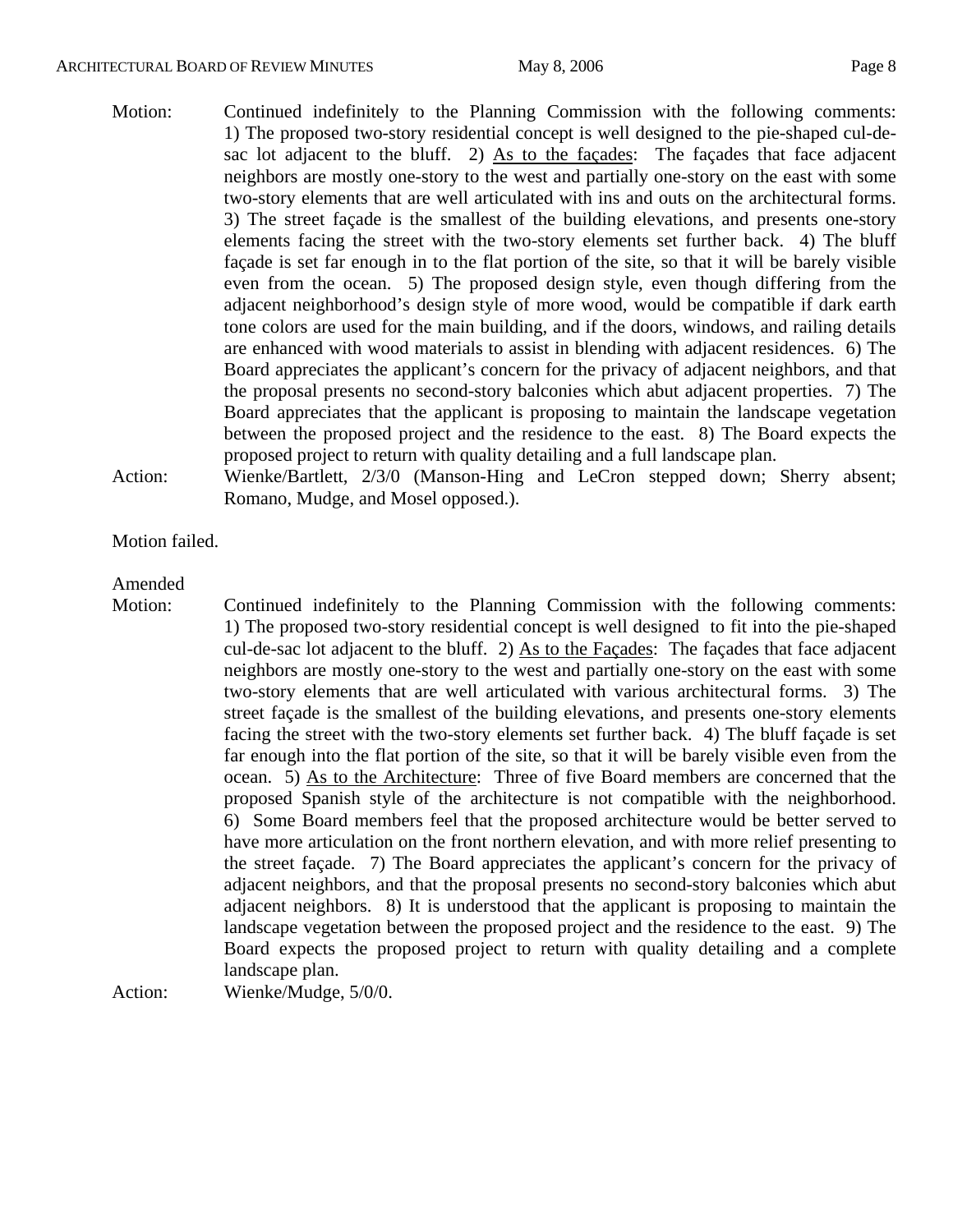### **CONCEPT REVIEW - NEW ITEM: PUBLIC HEARING**

### **5. 514 W VICTORIA ST R-3** Zone

 Assessor's Parcel Number: 039-103-007 Application Number: MST2006-00110 Owner: Jose Rosario Pinedo Applicant: Armando Arias

(Proposal to construct a 1,950 square foot two-story residential unit including a 420 square foot 2-car garage. This new unit will be attached to the rear of the existing 1,896 square foot single-family residence and two-car garage to create a duplex on the 6,187 square foot lot.)

### **(COMMENTS ONLY; PROJECT REQUIRES ENVIRONMENTAL ASSESSMENT.)**

(5:27)

Armando Arias, Applicant, present.

Public comment opened at 5:31 p.m. and, as no one wished to speak, closed at 5:32 p.m.

Motion: Continued indefinitely to the Consent Calendar with the following comments: 1) The proposed project is ready for Preliminary Approval, pending Environmental Assessment assuming no significant architectural alterations to the design. 2) The proposal shall return to the Full Board for review if significant alterations are proposed. Action: LeCron/Mudge, 7/0/0 (Sherry absent).

### **\*\*\*\*\*\*\*\*\*\*\*\*\*\*\*\*\*\* THE BOARD RECESSED FROM 5:39 P.M. UNTIL 6:04 P.M. \*\*\*\*\*\*\*\*\*\*\*\*\*\*\*\***

### **CONCEPT REVIEW - CONTINUED ITEM**

### **6. 3953 LA COLINA RD** E-3/SD-2 Zone

 Assessor's Parcel Number: 057-222-002 Application Number: MST2006-00126 Owner: Jorge Ruiz Garcia Architect: Jose Esparza

(Proposal to add a 630 square foot second-story addition, a 447 square foot first-floor addition, and an attached 400 square foot two-car garage to the existing 1,684 square foot, one-story, single-family residence. The existing storage/laundry area and two-car carport will be demolished. The second-story addition includes decks on the front and rear of the house. The project is located on a 7,021 square foot lot.)

### **(Third Concept Review.)**

### **(PROJECT REQUIRES NEIGHBORHOOD PRESERVATION ORDINANCE FINDINGS.)**

(6:04)

Jose Esparza, Architect, present.

- Motion: Preliminary Approval of the project with the finding that the Neighborhood Preservation Ordinance criteria have been met as stated in Subsection 22.68.060 of the City of Santa Barbara Municipal Code, and continued one week to the Consent Calendar with the following conditions: 1) The deck over the entry be eliminated. 2) Applicant to study some other transitional roof element from the two-story to the one-story, such as a trellis, to define the entry.
- Action: Mudge/Sherry, 7/1/0 (Wienke opposed).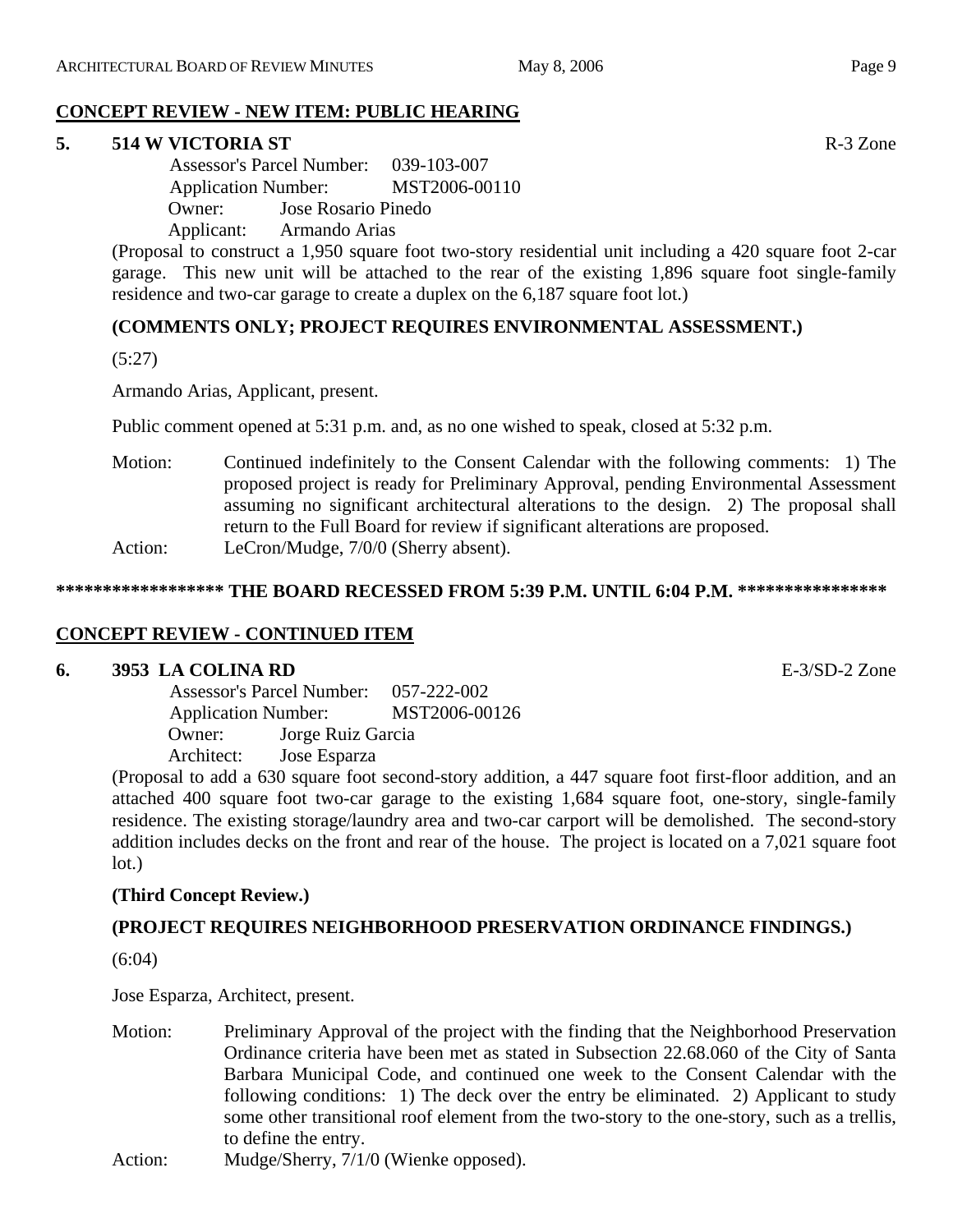#### **CONCEPT REVIEW - CONTINUED ITEM**

#### **7. 226 EUCALYPTUS HILL DR** A-2 Zone

|            | <b>Assessor's Parcel Number:</b> |                             |
|------------|----------------------------------|-----------------------------|
|            | <b>Application Number:</b>       |                             |
| Owner:     |                                  | Cynthia Dee Howard, Trustee |
| Applicant: | $L & P$ Consultants              |                             |
| Architect: | Shubin & Donaldson               |                             |

(Proposal for a lot line adjustment between two lots (2.76 and 2.67 acres) to create a 3.10-acre and 2.34 acre lot. Also proposed is demolition of the existing single-family residence and accessory buildings, and construction of a new 5,000 sq. ft. residence and detached guesthouse at 232 Eucalyptus Hill Drive, and construction of a new 5,000 sq. ft. residence and 1,500 sq. ft. guesthouse at 226 Eucalyptus Hill Drive. A Conditional Use Permit for an additional dwelling unit on each lot is required.)

#### **(Third Concept Review)**

### **(COMMENTS ONLY; PROJECT REQUIRES ENVIRONMENTAL ASSESSMENT, PLANNING COMMISSION APPROVAL OF CONDITIONAL USE PERMIT, NEIGHBORHOOD PRESERVATION ORDINANCE FINDINGS, MODIFICATIONS, AND A LOT LINE ADJUSTMENT.)**

(6:24)

Kim Maciorowski, Architect for Shubin & Donaldson, present.

Motion: Continued indefinitely to Planning Commission with the following comments: 1) As to the General Overall Site Design: The Board can support the densities of the development, the size of the buildings, and the number of garage parking spaces and not covered parking spaces; given the reconfiguration of the lots and that they are not visible by the general public. 2) The lower lot (226 Eucalyptus Hill) is not viewed by the general public and mostly concealed within the natural woodshed of the lower terrain. 3) The Board is comfortable with the walled scheme of the front elevation on the upper house; given the natural material palette with sandstone walls, and copper roofs that mostly slope toward the downhill view of the site. 4) The Board appreciates the reduction in the hardscape of the revised site planning effort, the minimize driveway areas, and the less paving visible from Eucalyptus Hill Drive. 5) The parking for the guest house at 226 Eucalyptus Hill Drive is a clever solution utilizing the sunken lift garage which helps to minimize the circulation and paving area presented on a prior scheme. 6) The architecture of the upper house (232 Eucalyptus Hill) is low in profile and barely visible beyond the wall presenting from Eucalyptus Hill Drive. 7) The use of the hip roof is acceptable to the other elements of the design. 8) The copper roof material is acceptable as presented. 9) As to the Guest House for 232 Eucalyptus Hill Drive: The Board finds it is tucked well into hillside, and the natural sandstone materiality helps it blend into the setting. 10) The Board is comfortable with the adjacent detached garage with the landscaped roof as it tucks into the hillside. 11) As to the Lower House of 226 Eucalyptus Hill Drive: The Board is comfortable with the siting around the central courtyard. 12) Some Board members are concerned with the proposed glazed roof tile, which should be a green tone coloration to blend with the landscape. 13) The Board looks forward to a more detailed landscape plan that expands the plant palette, walking paths, the proposed water features, locates all underground utilities to mitigate and preserve any oak trees, shows all proposed retaining walls including their height and materiality, and addresses the new entry driveway through the oak grove to clearly depict the oak trees to remain and those to be removed and/or replaced.

Action: LeCron/Wienke, 8/0/0.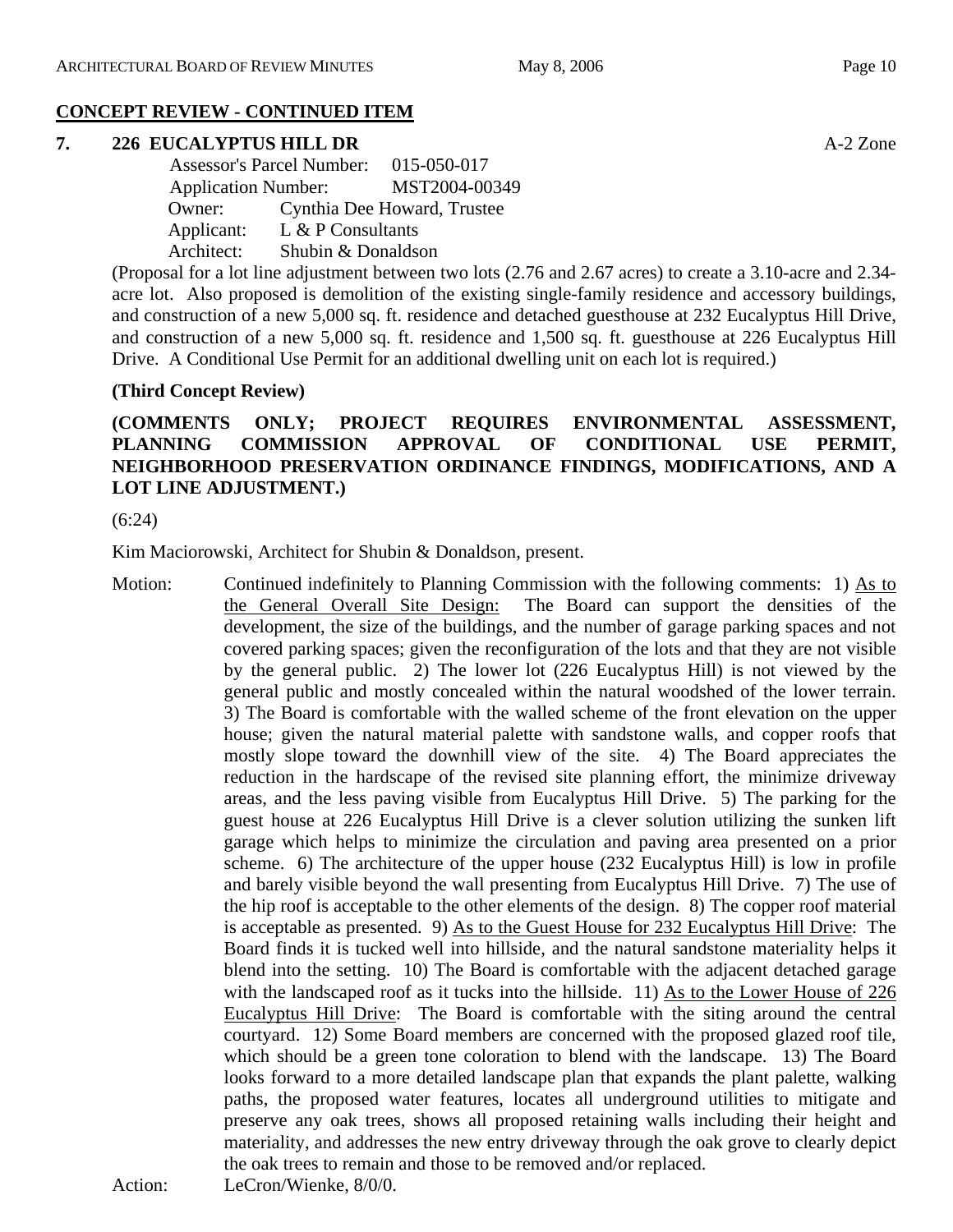### **CONCEPT REVIEW - NEW ITEM: PUBLIC HEARING**

### **8. 628 PICO AVE** R-3 Zone

 Assessor's Parcel Number: 031-103-006 Application Number: MST2006-00148 Owner: Rafael & Maria Lopez Applicant: Frank Medina

(Proposal for a second single-family residence on the rear of a 6,750 square foot lot with an existing one-story 1,056 square foot single-family residence. Proposed is a two-story 1,784 square foot singlefamily residence and an attached 487 square foot two-car garage and attached 387 square foot two-car carport. The proposal includes demolition of the existing two-car carport.)

### **(COMMENTS ONLY; PROJECT REQUIRES ENVIRONMENTAL ASSESSMENT.)**

(7:19)

Frank Medina, Applicant; and Maria Lopez, Owner, present.

Public comment opened at 7:29 p.m.

Mr. Richard Rosenwald, easterly neighbor, expressed concern regarding the impact of the size (number of bedrooms), street parking, lack of utilization of the garage and driveway, and overall appropriateness of the aesthetic design of the proposed residence for the surrounding neighborhood.

Public comment closed at 7:37 p.m.

Motion: Continued indefinitely to Full Board with the following comments: 1) Applicant shall first meet with the Public Works, Transportation Division to resolve parking and maneuverability issues on the site. 2) The Board is concerned that the parking may need to be redesigned to the point that a totally new application may be unnecessary. 3) The Board is concerned with the neighborhood context of the proposed additional unit and requires complete photo documentation of the neighborhood, including photos of both sides of the street, and upper level photos taken from the elevation of the proposed second-story decks to assure there are no violation of privacy issues. 4) The Board is not comfortable with the large deck over existing carport. 5) The proposed Spanish style appears foreign to the neighborhood and not compatible with existing front house, and as depicted, is not handled in an authentic manner. 6) The Board would consider a detached Spanish style if further documentation of the surrounding neighborhood supports such a style. 7) The Board would not consider the use of the s-tile, or sanded plaster. 8) The Board would like the applicant to consider another style more compatible with the front house and the surrounding neighborhood context, e.g., wood siding, or shingle type roofing. 9) The applicant to return with documentation for maintenance of trees and/or hedges on the property.

Action: LeCron/Sherry, 8/0/0.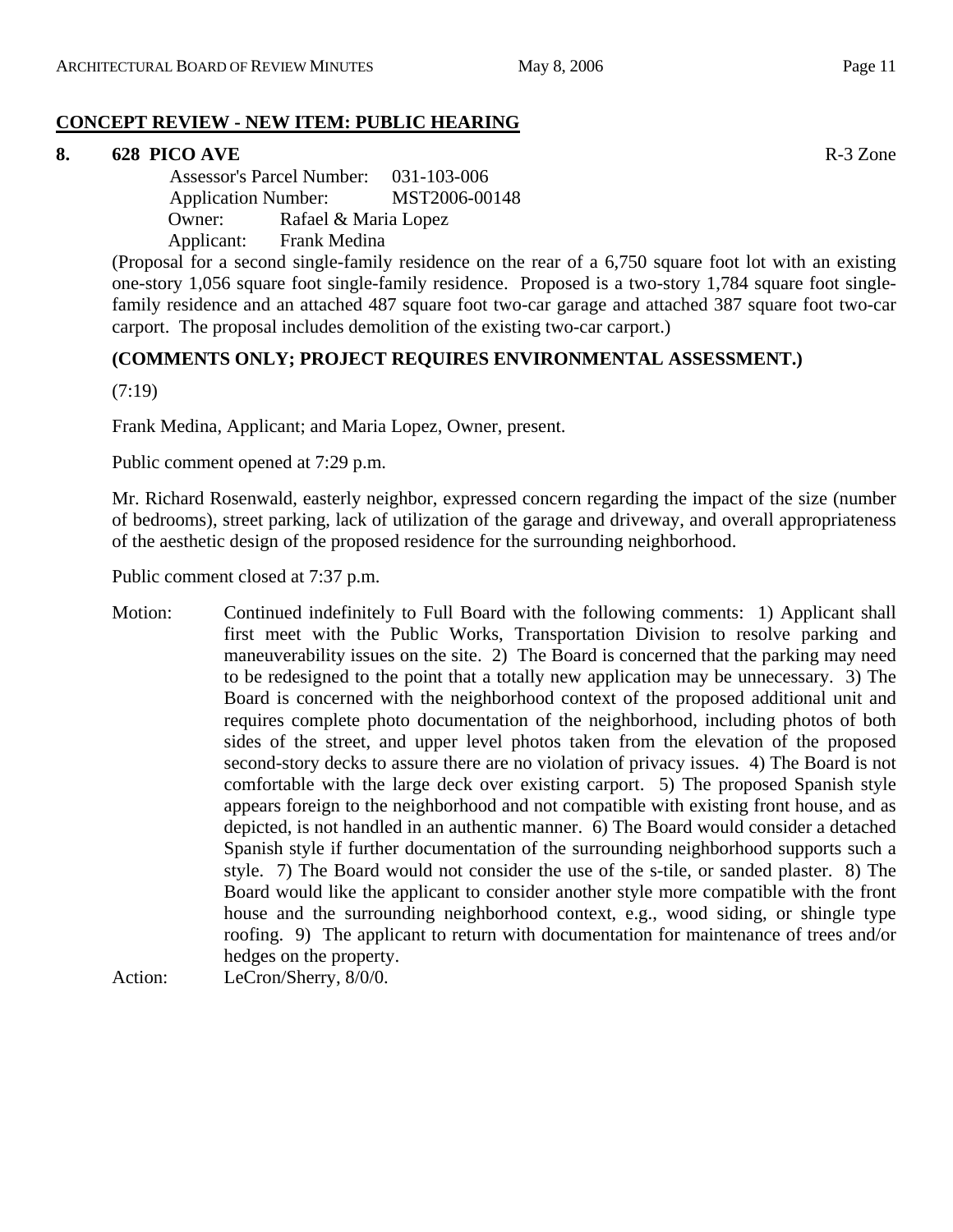#### **CONCEPT REVIEW - CONTINUED ITEM**

#### **9. 1916 CHINO ST** R-2 Zone

**(7:40)** Assessor's Parcel Number: 043-122-022 Application Number: MST2005-00566 Owner: Angelo Salvucci Applicant: Susan McLaughlin Architect: David Winitzky Agent: Don Elconin

> (Proposal for condominium conversion of a one-story, 890 square foot, single-family residence and a two-story duplex with two 949 square foot units. The existing two-car carport will be demolished and a new two-car carport and an additional storage area will be constructed. The project will have three covered and three uncovered parking spaces, new pedestrian walkways, and additional hardscape for uncovered parking spaces.)

### **(COMMENTS ONLY; PROJECT REQUIRES ENVIRONMENTAL ASSESSMENT AND STAFF HEARING OFFICER APPROVAL FOR A TENTATIVE SUBDIVISION MAP FOR A CONDOMINIUM CONVERSION.)**

Motion: Continued indefinitely at the applicant's request. Action: Bartlett/LeCron, 8/0/0.

### **CONSENT CALENDAR**

#### **REVIEW AFTER FINAL**

#### **A. 1029 ARBOLADO RD** E-1 Zone

Assessor's Parcel Number: 019-241-024 Application Number: MST2006-00003 Owner: Rory McMenamin Architect: Tomas Osinski

(Proposal for a 38 square foot enclosure of the entry, new stairs and trellis, new 300 square foot deck, replace existing doors and windows, replace siding and new stone veneer on chimney for a 2,394 square foot residence with a 378 square foot attached garage on a 16,273 square foot lot in the Hillside Design District.)

#### **(Review After Final for proposed window changes.)**

Final Approval as submitted of the Review After Final.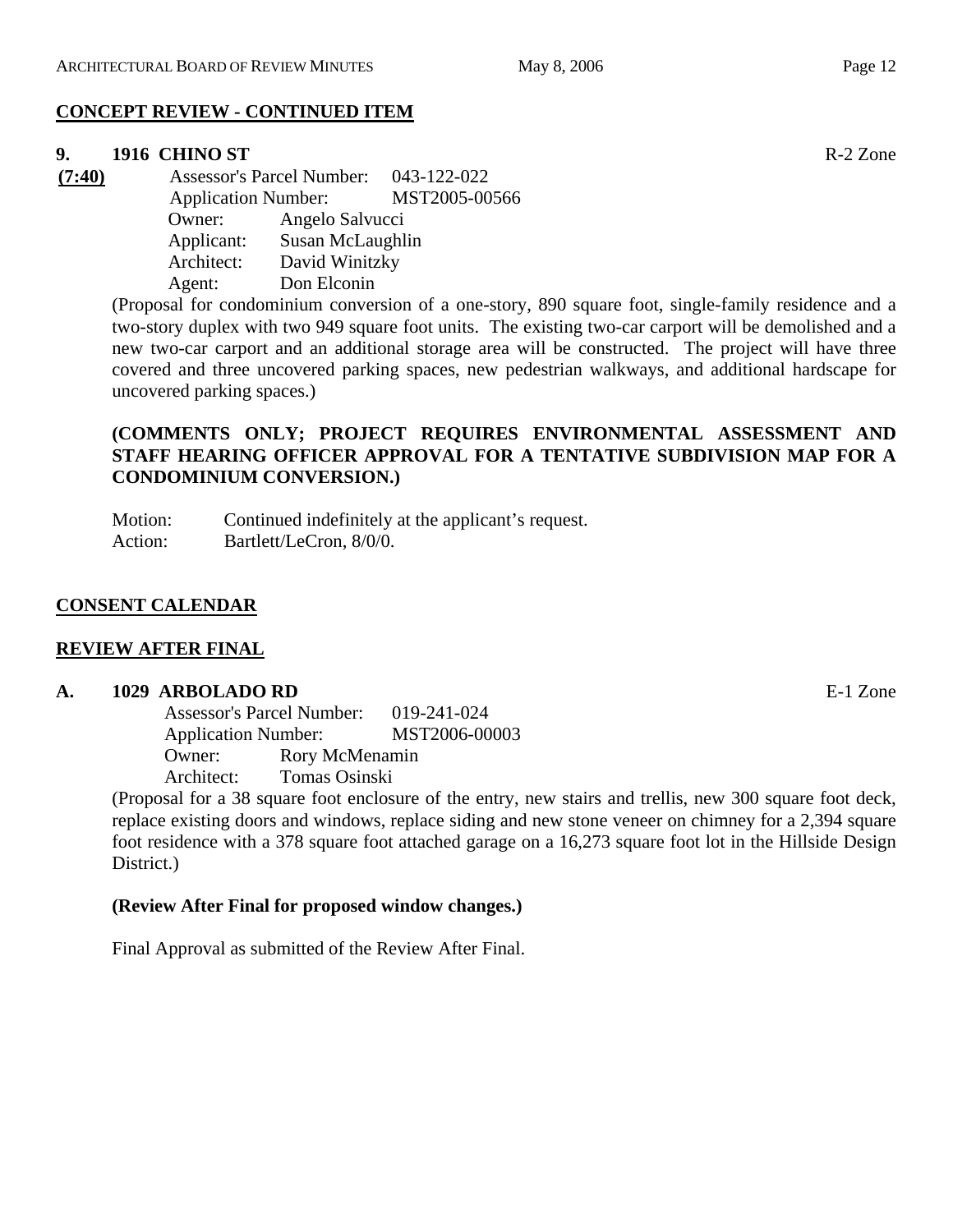### **REVIEW AFTER FINAL**

#### **B.** 1229 MANITOU LN **R-1** Zone

Assessor's Parcel Number: 041-010-039 Application Number: MST2003-00905 Owner: Manitou Lane, LLC Architect: Kirk Gradin

(Proposal to construct a new 3,500 square foot two-story residence with an attached 750 square foot three-car garage on a 28,406 square foot vacant lot in the Hillside Design District. There is approximately 60 cubic yards of grading proposed outside the main building footprint.)

**(Review After Final to change the size of a window on the south elevation, install siding around the window, add a door to the west elevation, change the previously approved second-floor deck to be usable, and to change exterior door and window colors to paint.)** 

Continued one week at applicant's request.

#### **FINAL REVIEW**

#### **C. 1744 PROSPECT AVE** R-2 Zone

Assessor's Parcel Number: 027-141-028 Application Number: MST2005-00588 Owner: Christi Soto-Vovier Agent: Woody Boyce Builders Applicant: Chuck Santry

(Proposal to demolish an existing garage and rebuild the garage in the same footprint with a rooftop observation deck. A Modification is requested for the garage to encroach into the required front yard setbacks.)

#### **(Modification approved on November 2, 2005. Final Approval is requested.)**

#### **(PROJECT REQUIRES NEIGHBORHOOD PRESERVATION ORDINANCE FINDINGS.)**

Final Approval as submitted of the project with the finding that the Neighborhood Preservation Ordinance criteria have been met as stated in Subsection 22.68.060 of the City of Santa Barbara Municipal Code.

#### **CONTINUED ITEM**

#### **D. 3245 CAMPANIL DR** A-1 Zone

Assessor's Parcel Number: 047-104-008 Application Number: MST2006-00214 Owner: Christine Hammond Architect: Richard Redmond

(Proposal to permit an as-built wood and stucco pier fence along Campanil Drive and the east property line approximately 160 feet long along Campanil Drive, and 60 feet long along the eastern property line. Also proposed is the addition of 41 feet of new fence to the existing as-built fence on a 1.10 acre lot in the Hillside Design District.)

#### **(PROJECT REQUIRES NEIGHBORHOOD PRESERVATION ORDINANCE FINDINGS.)**

Continued one week to the Consent Calendar with the comment that the applicant is to return with a landscape plan to add significant additional plantings to soften and screen the as-built fence.